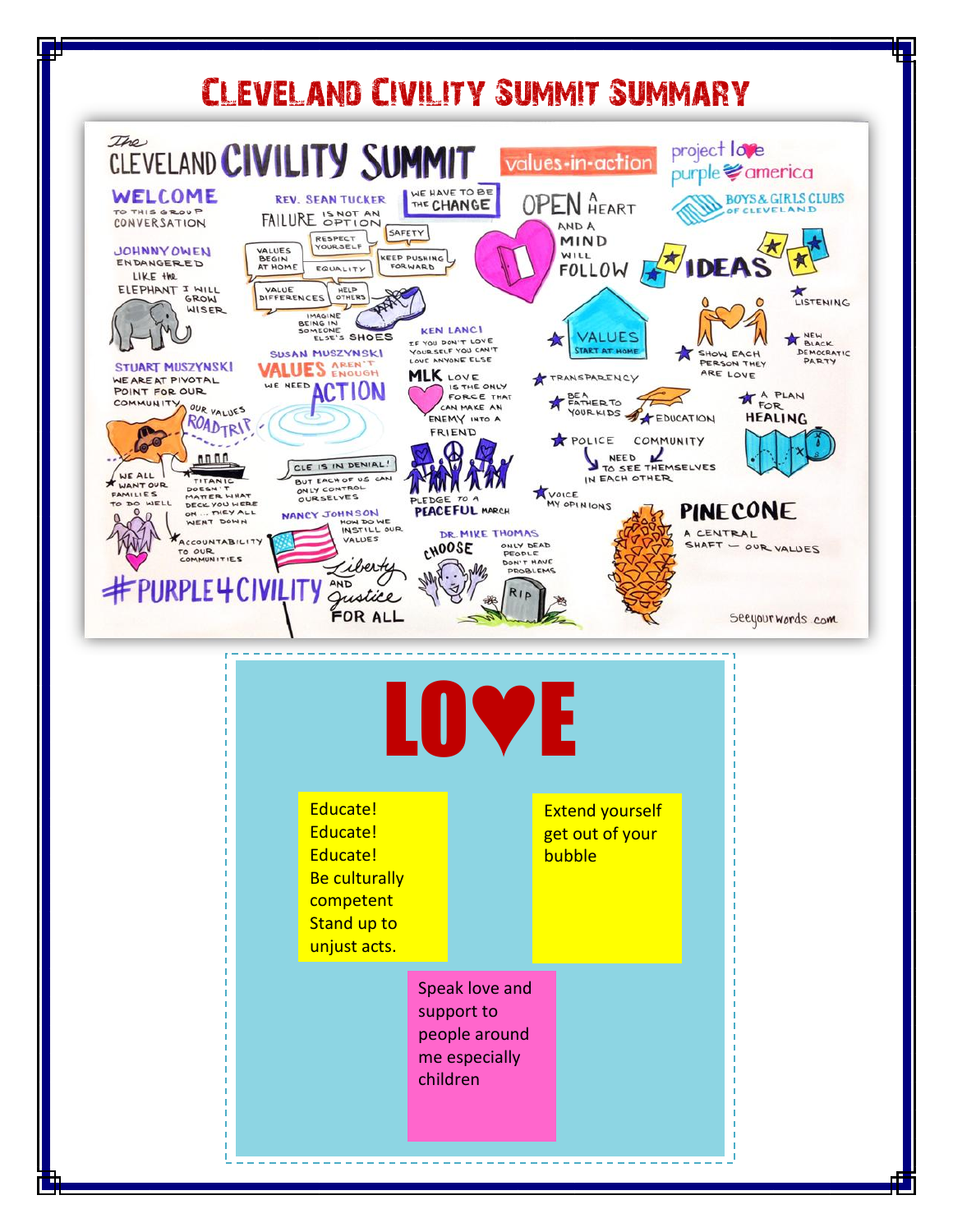# EDUCATION

Educational support for children from parenting There should be a boarding school for poor kids other than juvenile detention center

### **Solutions**

- 1. Business connect to schools vocational & tech
- 2. Money for **Grades**
- 3. Mentor programs that cover the areas and issues spoken about this evening
- 4. RACE the real discussion
- 5. Do, Do, Do, & Do more stop talking!

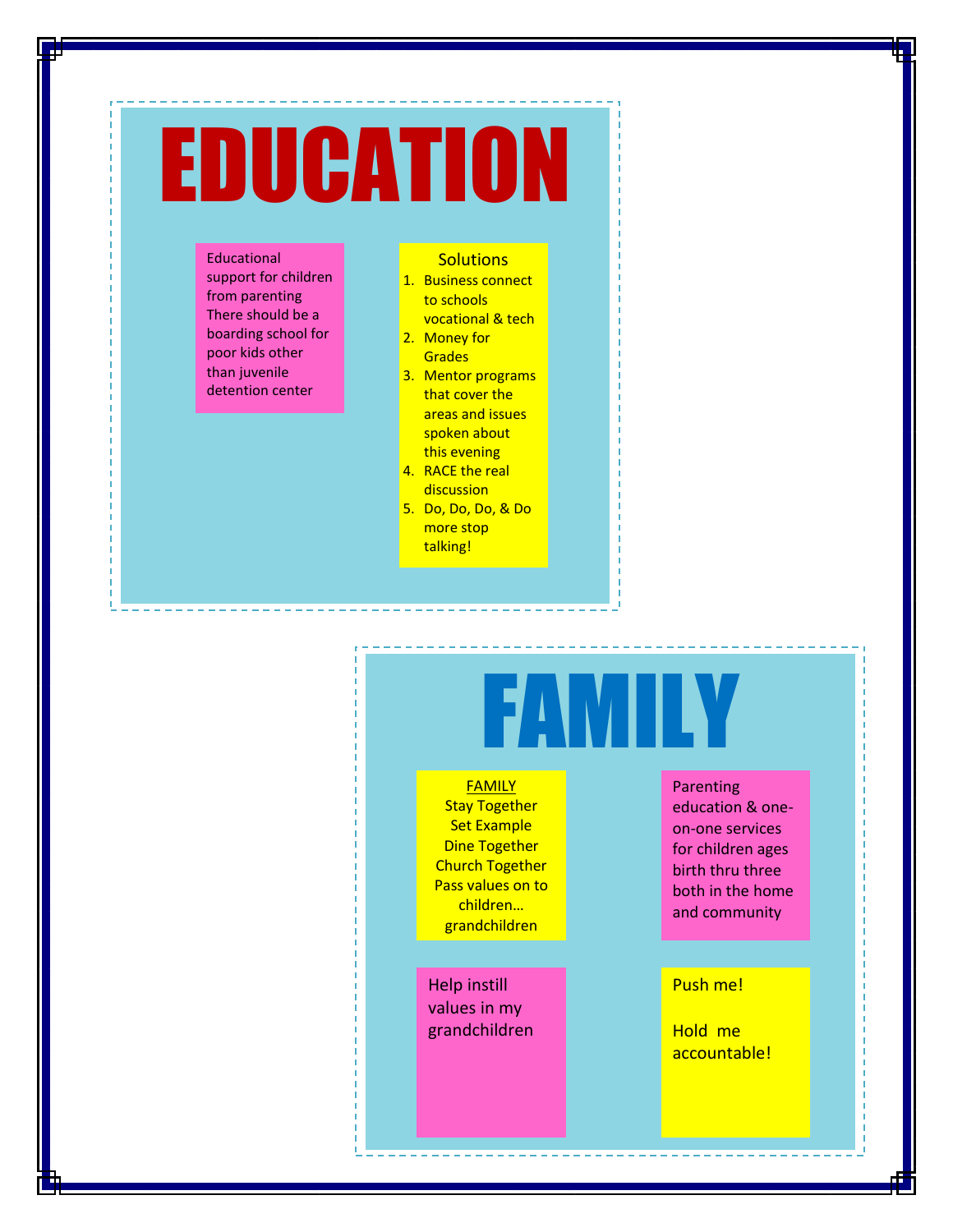| More Jobs for<br>teens<br><b>Communities</b><br>coming together<br>to help us<br><b>Role Models</b> | <b>Compassion and</b><br>commmitment<br>help create<br>community and<br>neighborhood.<br>Choose to be part<br>of it with love | I live in this<br>community and<br>there is so much<br>violence in it.<br>People are always<br>pointing the finger<br>but I ask you what<br>can I do to save it? |
|-----------------------------------------------------------------------------------------------------|-------------------------------------------------------------------------------------------------------------------------------|------------------------------------------------------------------------------------------------------------------------------------------------------------------|
| <i><b>*Operationalize</b></i>                                                                       | <u>I'll work within</u>                                                                                                       | <u>Look out for</u>                                                                                                                                              |

Build community partnerships to meet people where they are and move them forward in their lives, education and economics

I'll work within my community to promote understanding and tolerance

Look out for your neighbors Help with yard Help with snow Watch their homes Watch their kids

### STAND UP FOR EACH OTHER

I am committed to stand up for other people when things are not fair

I am committed to forgiving others and myself for short-Comings and working to respect each other's point of view

I am committed to standing up against injustice and for always lending a helping hand!

- When someone is bullying someone do something about it
- When hoods have a beef or something stand up against it don't let it happen.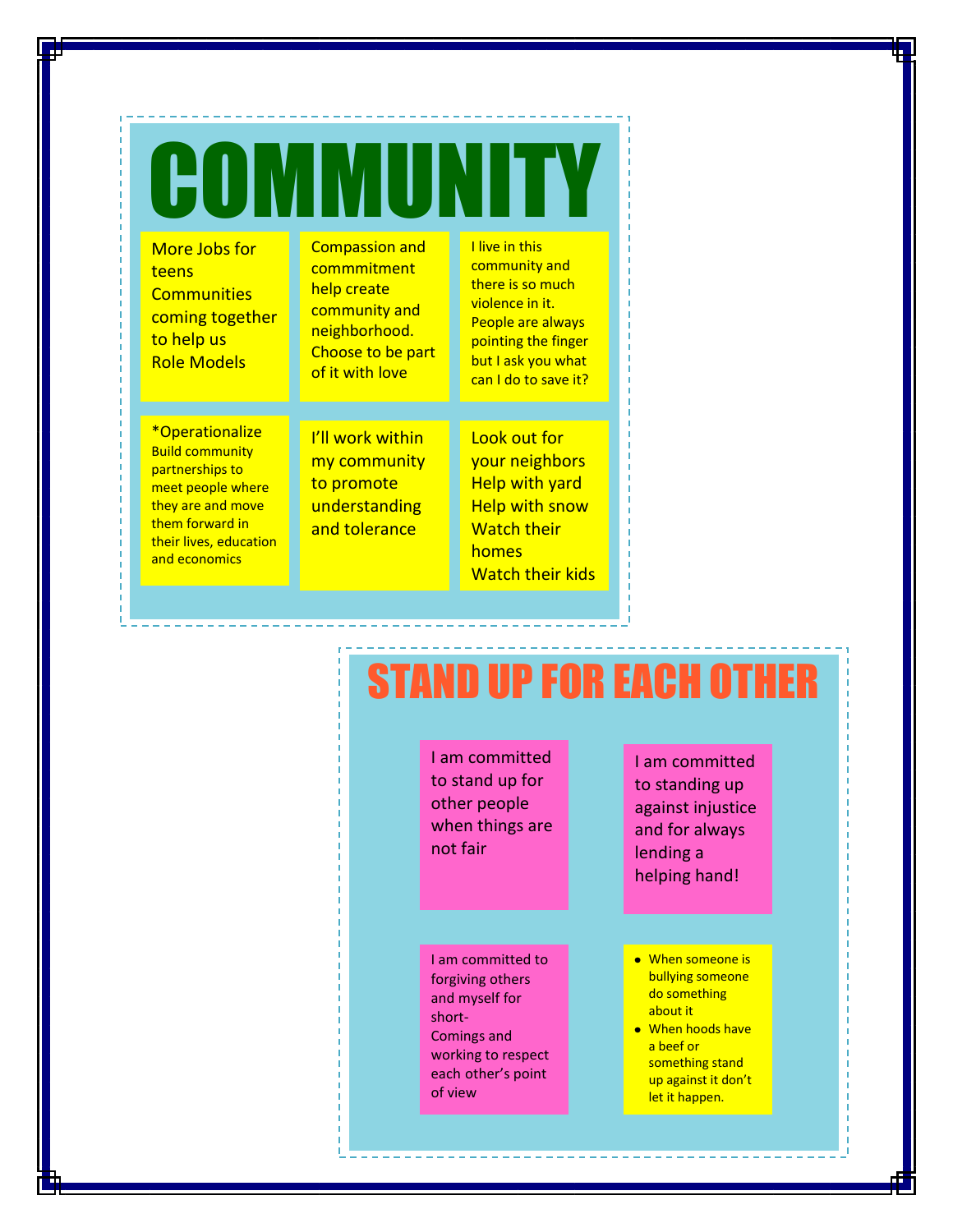# TRUST

Creating a contagious uplifting routine **Honesty** Realizing and being aware of self control

Trust is the issue, African American men lack trust in police – How do we build trust?

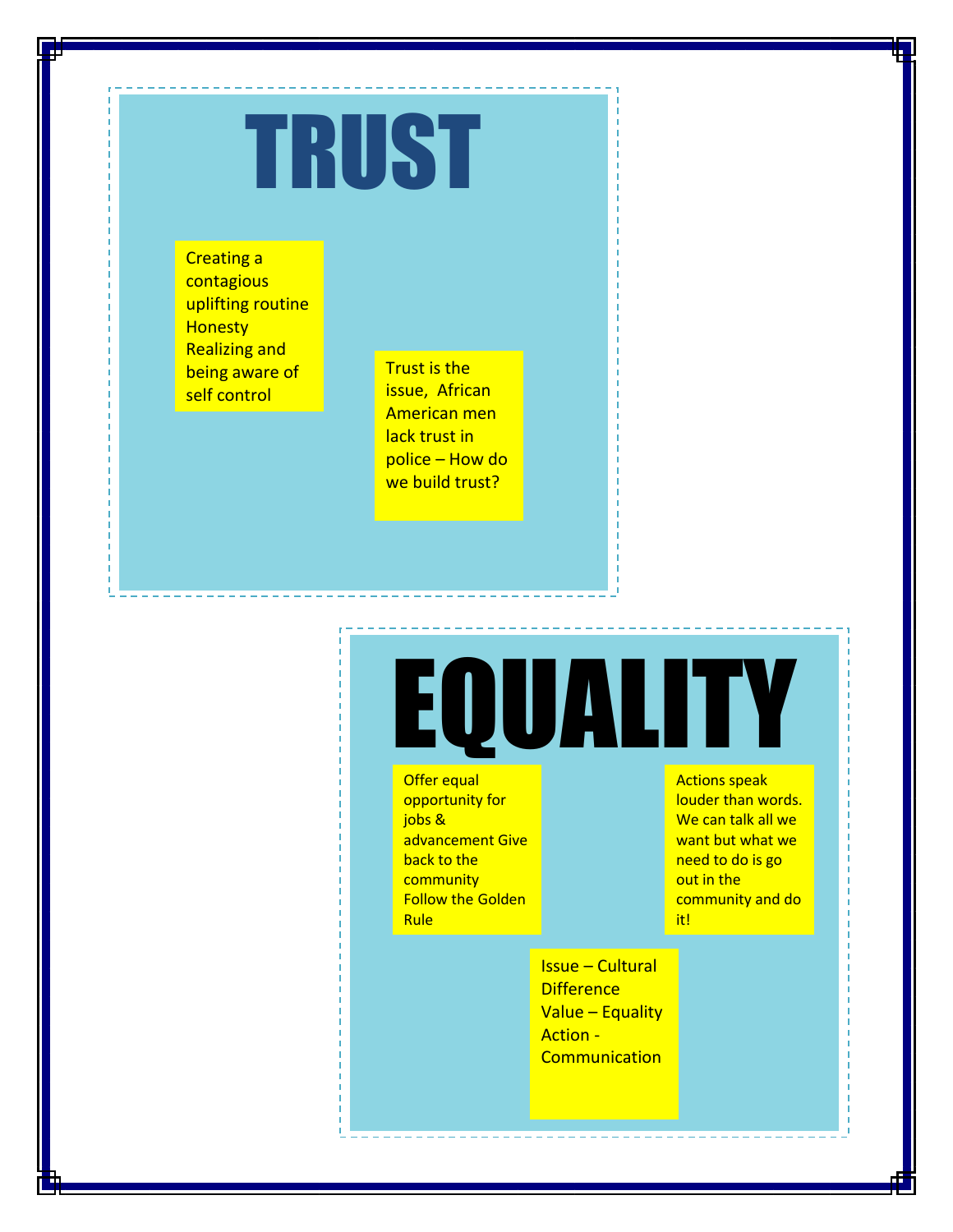

### VALUES START @ HOME

Educate our youth to be fair, forgiving, tolerant, trusting, caring, kind, respectful and giving

Give young parents opportunity to learn how to parent, how to share knowledge or how to gain knowledge how to be a good person with a good heart to learn from mistakes to move forward to make better choices, to ask for help!

Be a father to your children ..... especially to your sons. They are lost without you.

Live American Values **Love Truth Peace** Freedom **Justice** 

Show each person they are loved ~ through respect, teaching and responsibility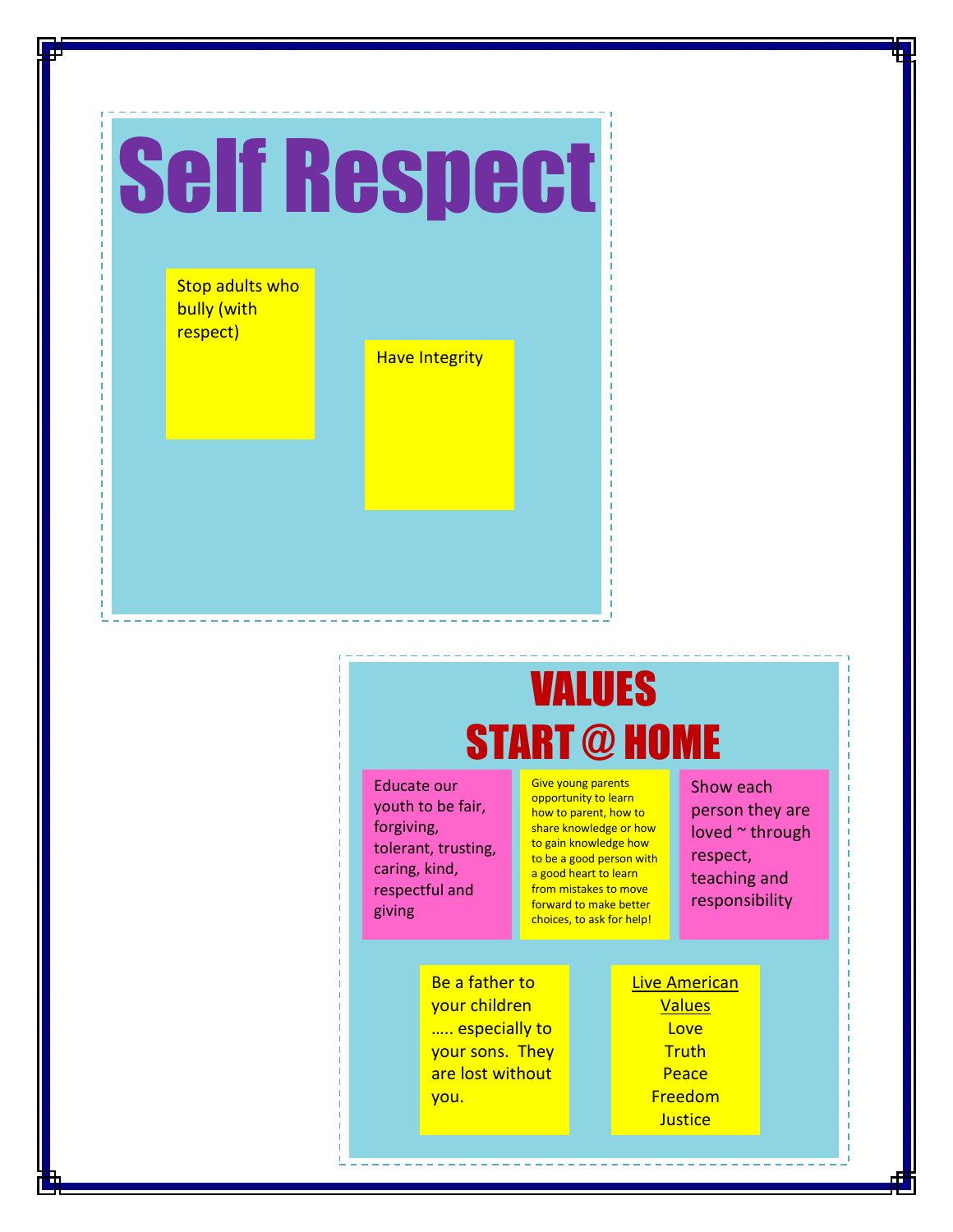## FREEDOM

Work to train individuals about their personal rights

#### HONESTY **Personal Commitment** To get more personally involved in the community and to be more active in voicing my opinion and understand others point of view. **TRANSPARENCY FOR How to stop** violence! Values Safety, Honesty, Stand up for each other Love & Respect

Community Sharing Raise Awarness Create Conversations More opportunities for dialogue Teach & command respect

ALL CITIZENS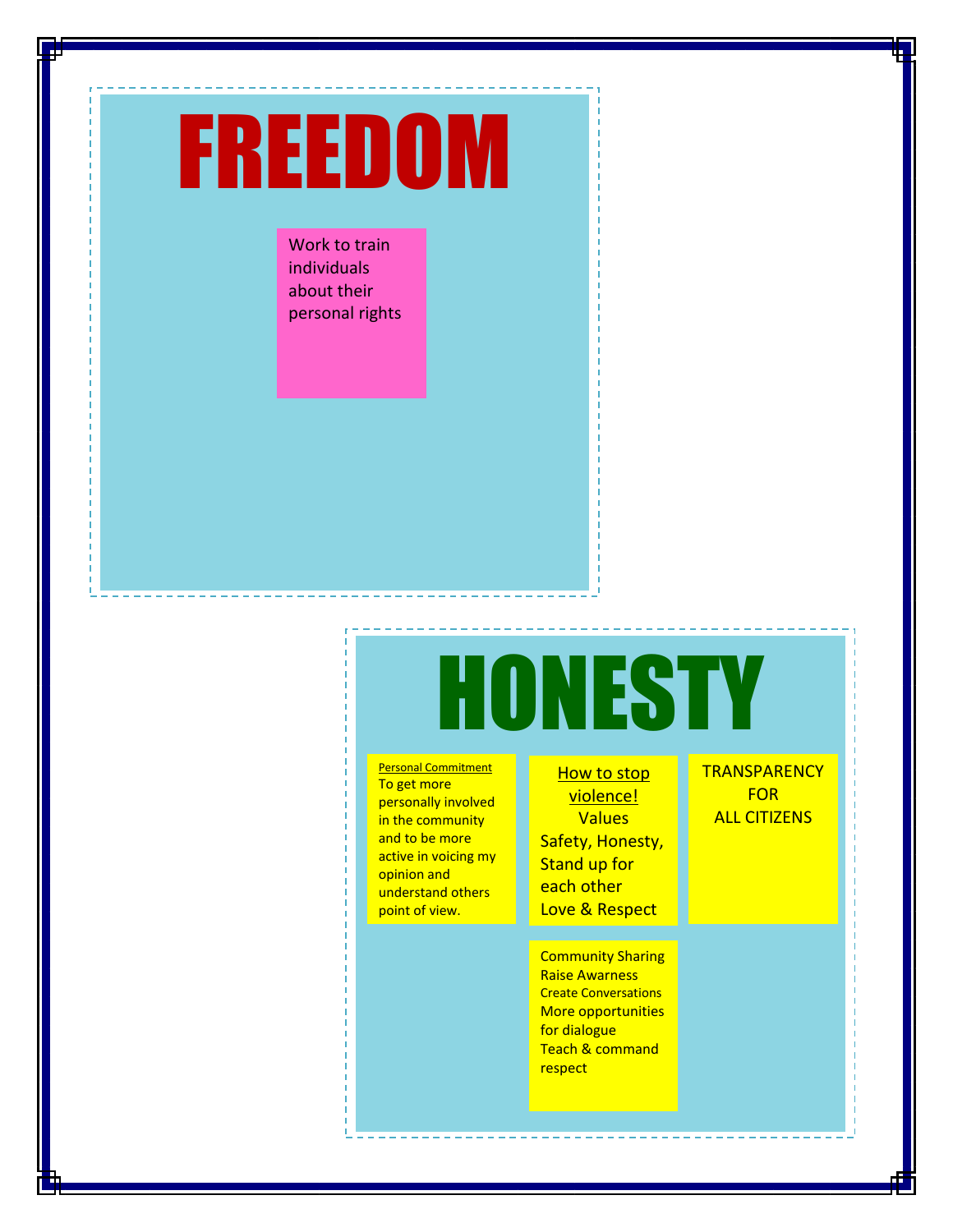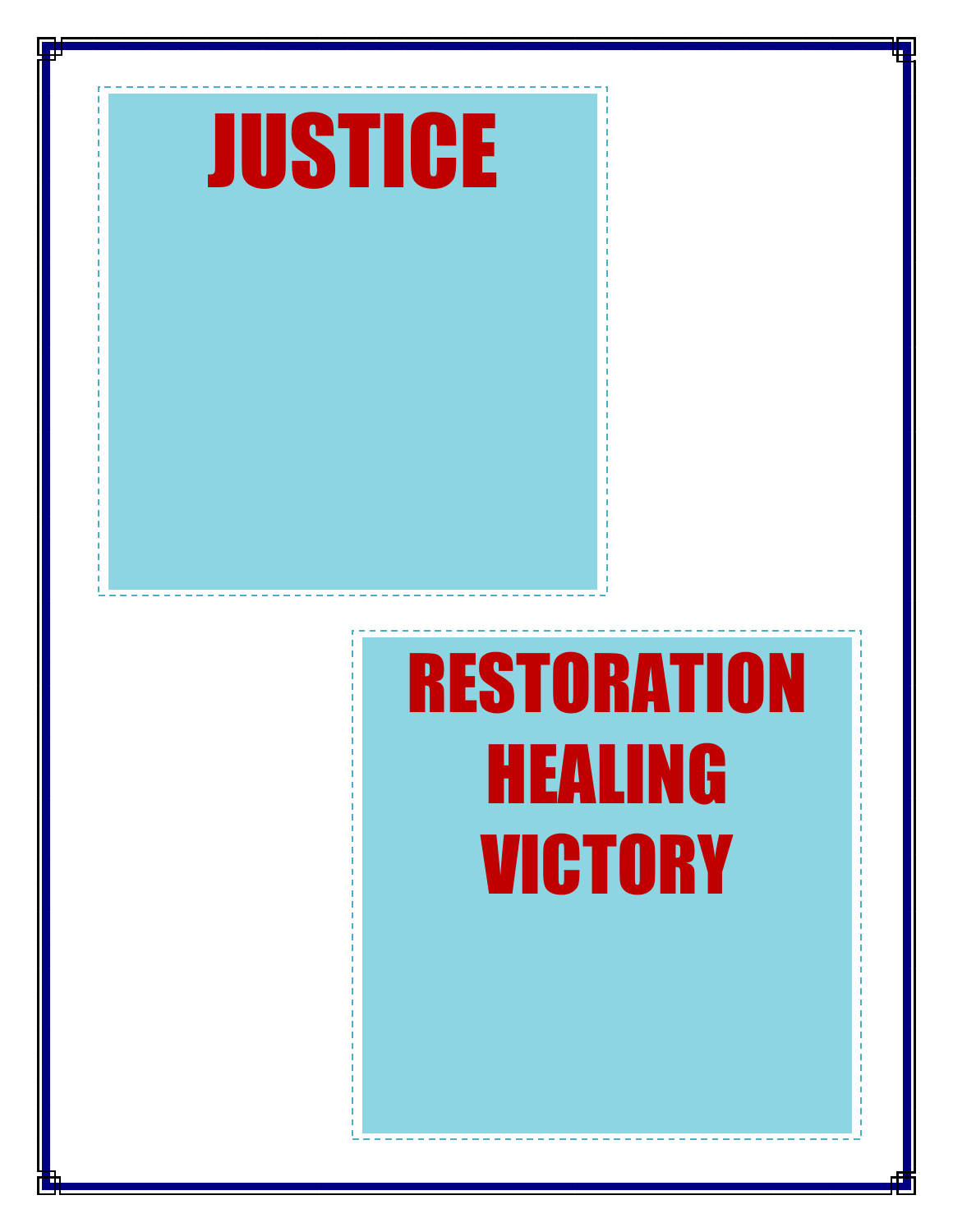## RESPECT

We need to create safe environments in schools (K-12) where students feel safer, respected, loved, tolerant to all differences and learn tools for working with opther human beings.

### Our student mentioned his needs from us

- Idle Time
- Lack of adult

guidance • Education

Persons in authority can only gain the respect they want by giving the respect they demand

Engage in partnerships that work in collaboration to meet people where they are and walk with them to the next level

Continue to create dialogue in our Boys & Girls Clubs where youth are respected and encouraged for their opinions.

## **SAFETY**

Encourage children to listen to and respect parents, teachers and people in authority

Create more opportunities for community dialogues to discuss safety issues in the community

rights

Reduce violence in the home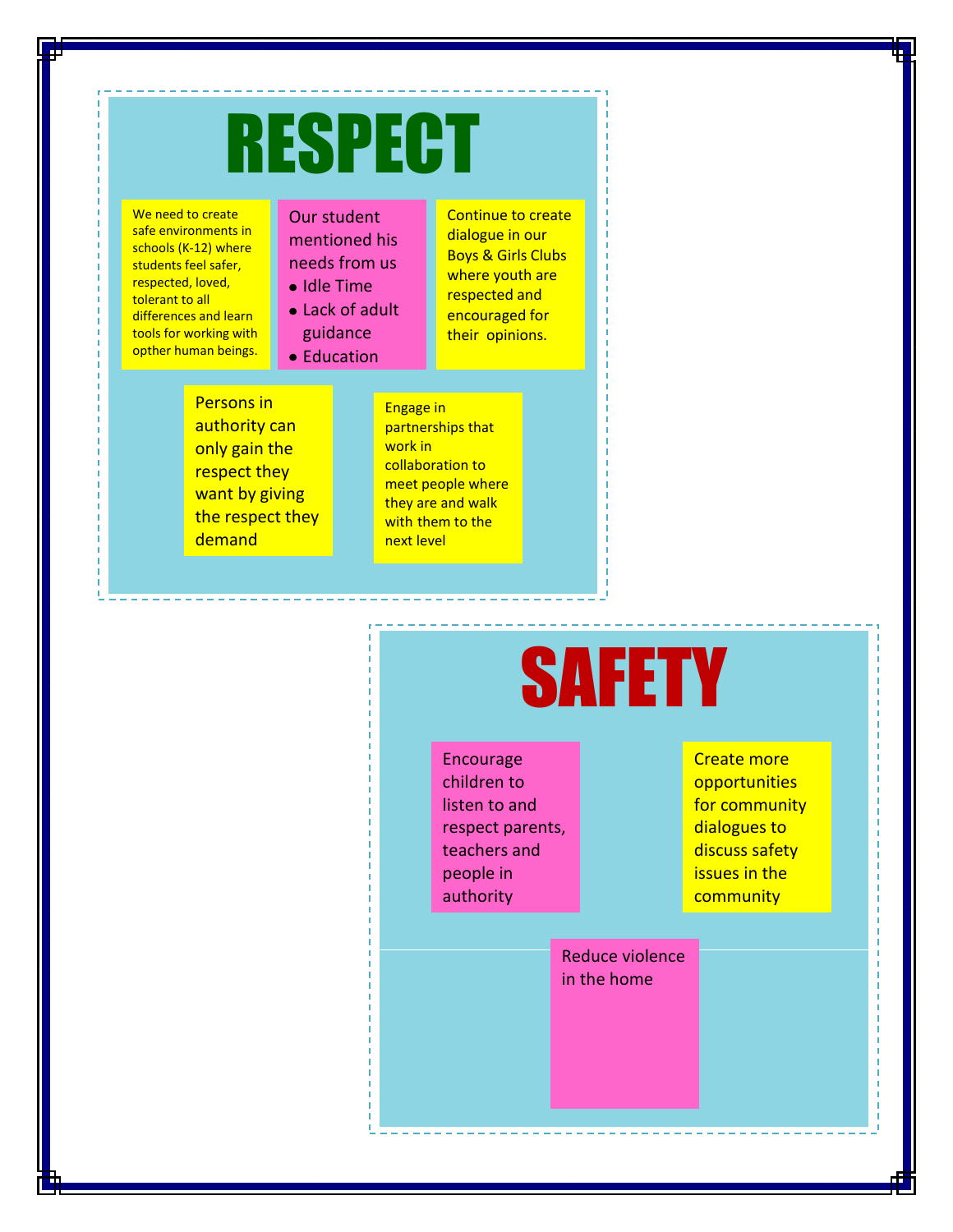## FAIRNESS

We must deal with structural racism…. which is unconscious racism

We are more alike than different. We need to see ourselves in others.

Police officers should see themselves in others. They will then see all lives matter.

Members of the community should see themselves in the officers then they will understand how to treat them.

# ACCEPTANCE TO LISTEN

**BE HONEST**